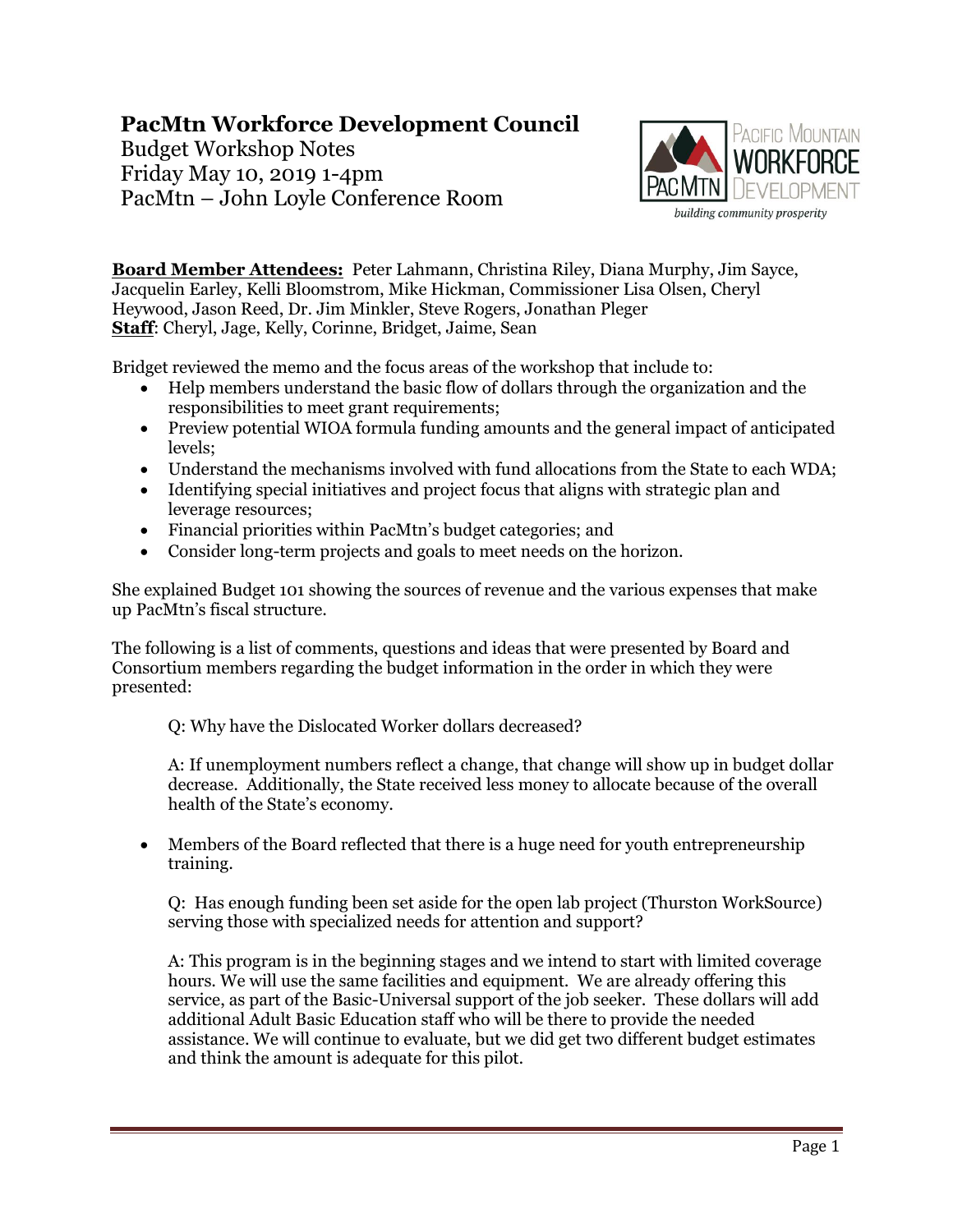- Since getting young people into work-based, career connected learning is so important what is being done with the analysis Timberland Regional Library did to determine the best on-line tool for connecting students to work-based learning opportunities? Are we doing anything with that work?
	- $\circ$  Staff are more fully exploring what it would take to expand the use of the software and technology. We will have something for you to review in the fall- information about the data, outcomes, challenges, and possible ways to establish a system in the region etc. One of the critical considerations outside the purchase of the subscriptions is how it would be staffed to ensure accuracy, safety and an up-to-date system of opportunities for students and the adult work mentors.
	- $\circ$  The Career Connected Learning grant funding the initial TRL analysis was provided by the Governor from WIOA statewide set-aside funds. There has been discussion that this will happen again for the next program year, but we are not certain about an amount of dollars.

Q: Since PacMtn cancelled the contract with ESD for employment of the WorkSource System Manager prior to year-end, is there money remaining?

A: We are taking the remainder and spreading the work including augmenting some of Agnes' time to assist with One-Stop issues. We do not anticipate much projected carry forward funds into the next program year.

Q: What is the timeline to get the One-Stop Operator staffing issue resolved?

A: June 3 is when the new SW Coastal Regional Director begins work at ESD and we anticipate a recommendation coming from the Collaborative at the July EFC Meeting.

 The future of AmeriCorps Program at PacMtn is unknown if DSHS does not continue to fund their placement. They began funding them in 2013 and PacMtn has made excellent use of the service of these young professionals. However, we believe federal funds cannot be used to pay for AmeriCorps placements so that will severely limit our options.

Q: Is the enhancement of career tech education in the larger community (\$15,000) adequate to do anything meaningful?

A: The proposed amount is the analysis of the possibilities and a plan moving forward. Staff would host conversations with districts and regional superintendents to create a set options for the future. Because WIOA funds restrict the amount of money we can use on *in-school youth* the engagement needs to be on the planning, outreach and stakeholder building side vs. direct services.

Q: Have we set aside enough for staff training budget?

A: We are still developing the goals, policies and protocols for this program. We will emphasize other no cost training and build the discipline of asking the right questions to establish a fair, equitable and ROI rich investment that strengthens the mission of the organization and those we serve.

Q: What is the fiscal note on General Operations A2 related to the increase in staffing for Fiscal Tech, Information Technology-IT  $(+.5$  FTE), Marketing/Communications  $(+.5$ FTE), and 1.0 FTE Senior Contracts Coordinator?